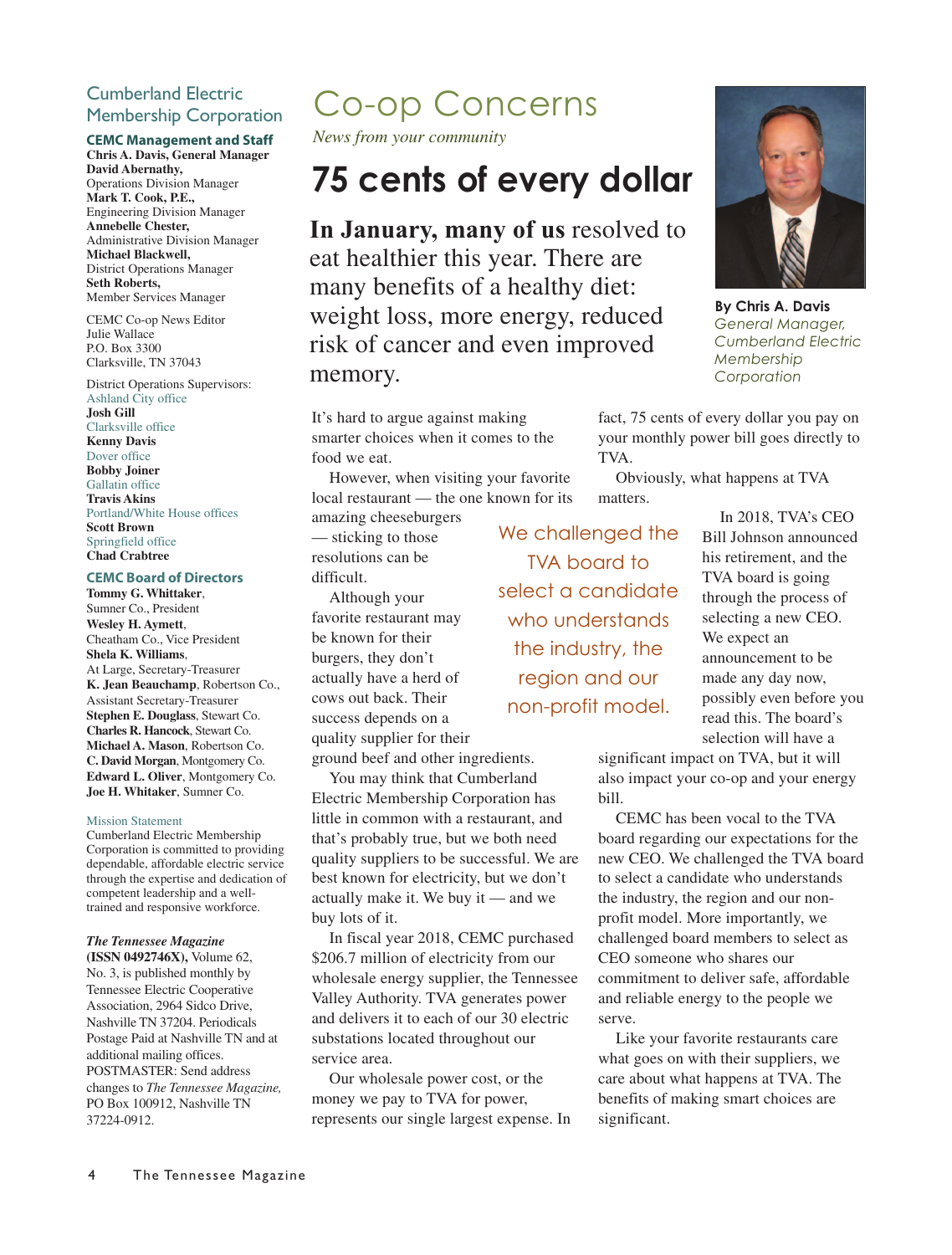

## CEMC offers DIY energy-efficiency workshops

### *Learn how to save on energy costs at home*

J oin Cumberland Electric Membership Corporation for a FREE doit-yourself energy-efficiency workshop and learn easy energy-efficiency improvements that anyone can do at home.

These two-hour workshops will cover how electricity is consumed and billed and include suggestions on low- to no-cost upgrades that can be completed by homeowners to lower energy costs. Hands-on training will teach how to properly caulk, replace weather stripping, install spray-foam sealant and more.

 These sessions are limited to the first 25 households that register, and each will receive a FREE energy-saving tool kit valued at \$25 to help you get started.

**Rebates and financing for home upgrades! Learn easy ways to reduce energy use for FREE! Receive a FREE energy-savings kit!**

> *Register at www.cemc.org for the workshop in your area.*



Thursday, March 14 6-8 p.m. CEMC Operations 1810 Ashland City Road Clarksville

Thursday, March 21 6-8 p.m. **CEMC** 315 N. Main Street Ashland City

Thursday, March 28 6-8 p.m. UT Extension 658 Hartsville Pike **Gallatin**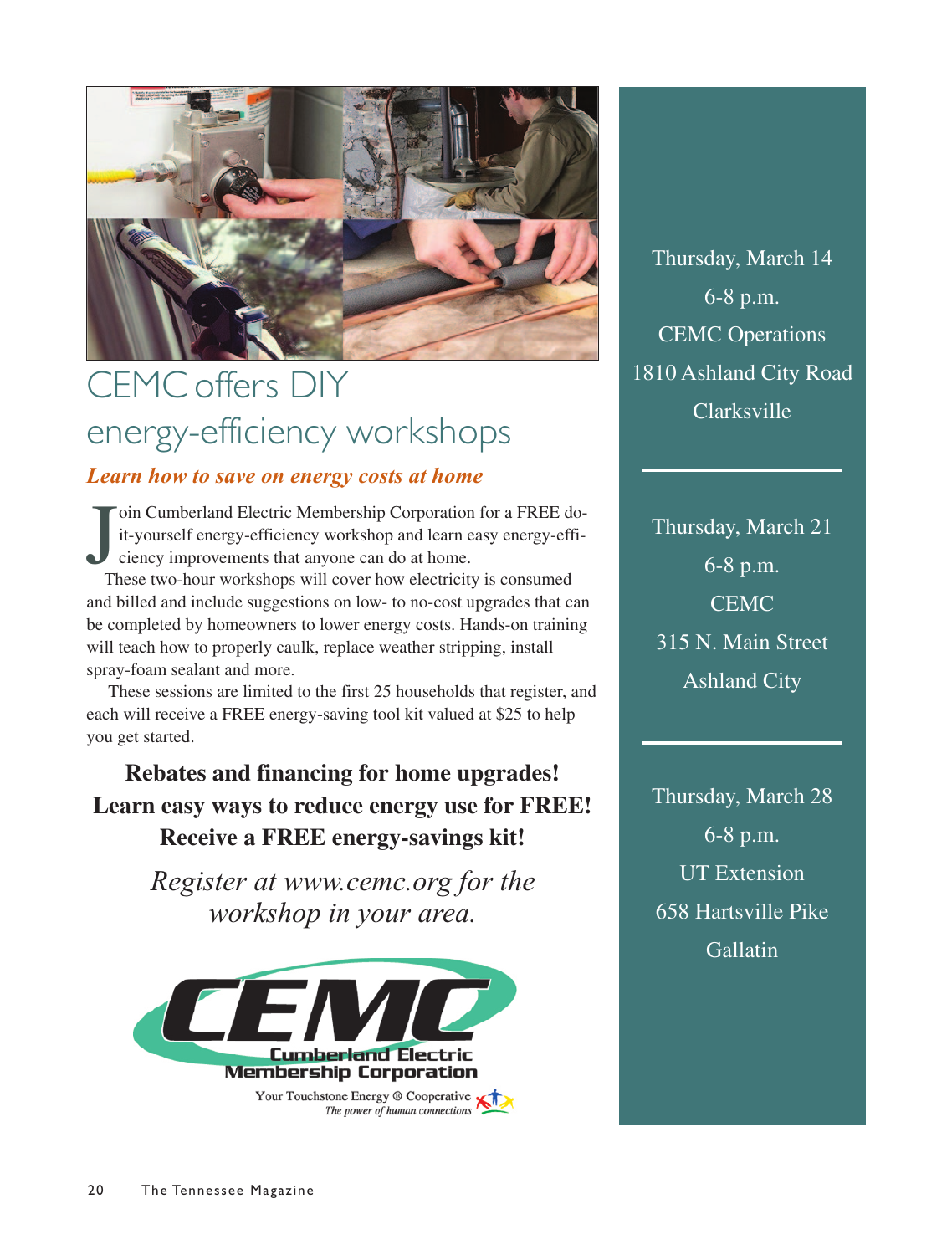## Three easy DIY projects to save energy

Inter weather can have a big impact on your energy bills, hitting your pockets a little harder than you would have liked. Now that spring is just around the impact on your energy bills, hitting your pockets a little harder than you would have corner, it's the perfect time to tackle a few do-it-yourself efficiency projects for your home. The good news: You don't have to be an energy expert to do this!

There are several easy ways to save energy, but if you're willing to take a hands-on approach, here are three projects you can do now to start saving:

#### *Make the most of your water heater*

Let's start with one of the easiest projects: insulating your water heater. Insulating a water heater can save 7 to 16 percent annually on your water heating bills. It should also be noted that if your water heater is new, it is likely already

insulated. But if your water heater is warm to the touch, it needs additional insulation.

You can purchase a precut jacket or blanket for about \$20. You'll also need two people for this project. Before you start, turn off the water heater. Wrap the blanket around the water heater and tape it to temporarily keep it in place. If necessary, use a marker to note the areas where the controls are so you can cut them out. Once the blanket is positioned correctly, tape it permanently in place, then turn the water heater back on. If you have an electric water heater, do not set the thermostat above 130 degrees, which can cause overheating.

#### *Seal air leaks with caulk*

The average American family spends \$2,000 annually on energy bills. Unfortunately, much of that money is wasted through air leaks in the home. Applying caulk around windows, doors, electrical wiring and plumbing can save energy and money. Many different types of caulking compounds are available, but the most popular choice is silicone, which is waterproof and flexible and doesn't shrink or crack.

Before applying new caulk, clean and remove any old caulk or paint with a putty knife, screwdriver, brush or solvent. The area should be dry before you apply the new caulk.



*The average American family spends \$2,000 annually on energy bills. Unfortunately, much of that money is wasted through air leaks in the home. Applying caulk around windows, doors, electrical wiring and plumbing can save energy and money. Photo credit: Rare Form Properties*

Apply the caulk in one continuous stream, making sure it sticks to both sides of the crack or seam. Afterward, use a putty knife to smooth out the caulk, then wipe the surface with a dry cloth.

#### *Weather strip exterior doors*

One of the best ways to seal air leaks is to weather strip exterior doors, which can keep out drafts and help you control energy costs. Weather stripping materials vary, but you can ask your local hardware or home store for assistance if you're unsure about the supplies you need.

When choosing weather stripping materials, make sure they can withstand temperature changes, friction and the general "wear and tear" for the location of the door. Keep in mind that you will need separate materials for the door sweep (at the bottom of the door) and the top and sides.

Before applying the new weather stripping, clean the molding with water and soap, then let the area dry completely. Measure each side of the door, then cut the weather stripping to fit each section. Make sure the weather stripping fits snugly against both surfaces so it compresses when the door is closed.

By completing these simple efficiency projects, you can save energy (and money!) while increasing the comfort level of your home. And you can impress your family and friends with your savvy energy-saving skills.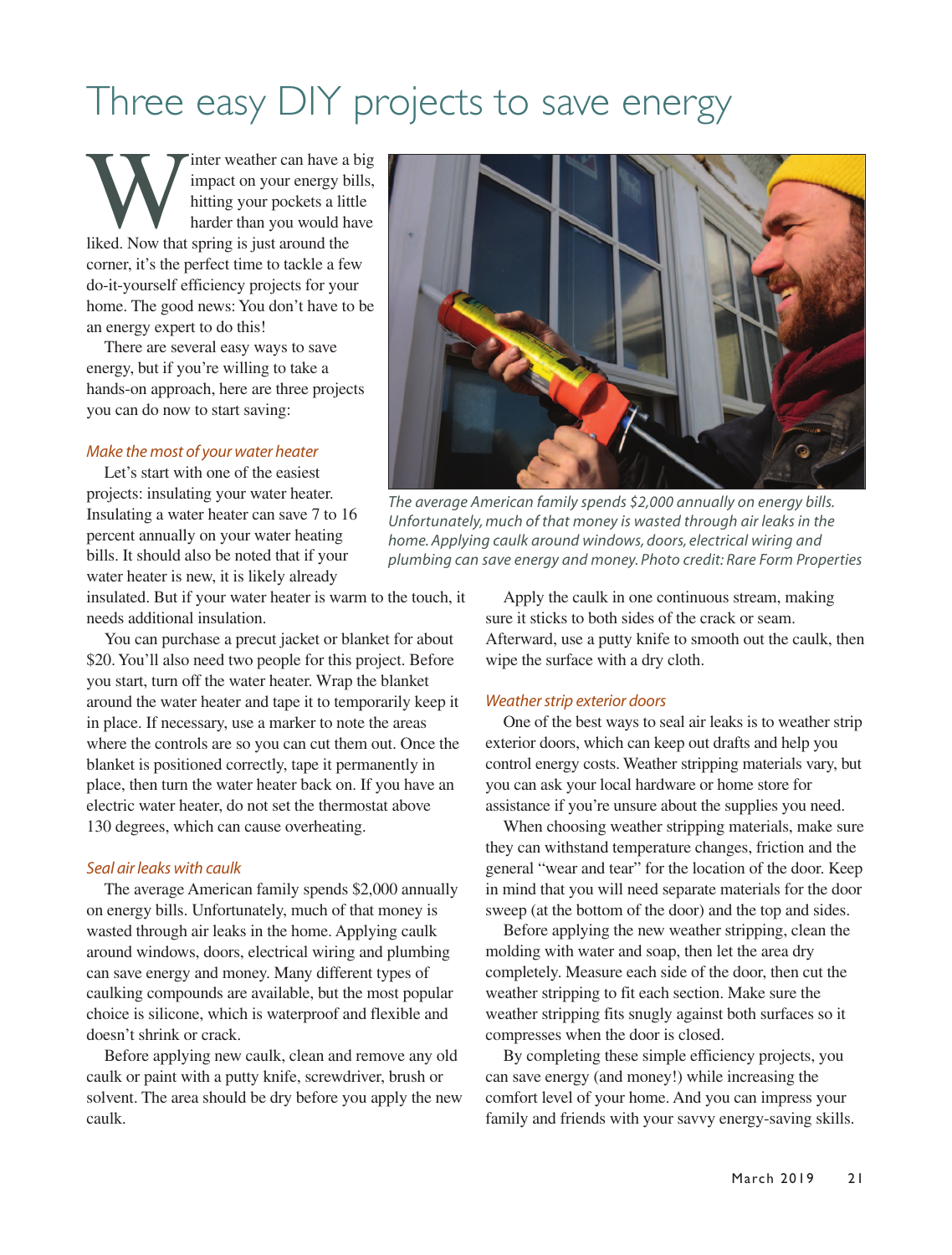# Considering solar? We're here to help

oday's consumers want and expect options,<br>including the type of energy powering their<br>homes. Many homeowners are looking for<br>less expensive form of energy with ongoing<br>savings. Some are looking for a green energy source. including the type of energy powering their homes. Many homeowners are looking for a less expensive form of energy with ongoing These two motives are why many homeowners are exploring rooftop or ground mounted solar panels.

The interest in alternative energy sources is also being fueled by decreasing costs for solar, the availability of financial incentives and the proliferation of companies offering solar panel installation.

However, as attractive and popular as rooftop or ground mounted solar may appear, it is important for consumers to fully understand its true costs, the operational reality of this form of energy and actual energy savings. To determine whether solar is right for their particular situation, homeowners must undertake their due diligence.

#### *We're here to help*

As your trusted energy advisor, Cumberland Electric Membership Corporation can offer a candid assessment of your specific situation. After all, CEMC has a different "bottom line" that is not directly tied to the sale of a product or service. We constantly strive to find new ways to help you use energy more efficiently.

CEMC is seeking to keep pace with the changing energy environment and evolving technology. We are exploring more options that will help you manage your

energy use such as Energy Audits and our eScore Program. We take a more holistic, objective view of how to achieve energy savings.

#### *Is solar right for you?*

Unlike a solar company that has one objective — to sell their products and services — we will look at the total energy picture and help you determine the best options for your home. While solar certainly works for many people, it's not the answer for all.

When helping co-op members determine whether solar is right for them, a co-op energy advisor will discuss the many financial considerations:

- Is there a large, up-front payment required, or are fees spread out over time?
- Will the homeowner own the panels, or will they be leased?
- Are there any hidden costs, i.e., does the roof need to be replaced before installing the panels?
- Are there ongoing maintenance fees?
- Are there rebates or other financial incentives available?
- Is the estimated energy savings worth the investment?
- Is it more cost-effective to invest in other energysaving measures?

Most importantly, an energy advisor will provide perspective on the total energy puzzle. Taking into account current energy consumption, the home "envelope," age and efficiency of the HVAC system and home site, an energy advisor can help co-op members determine whether solar is the best choice given the homeowners' objectives.

Assessment of solar options is an excellent time to examine other potential energy-efficiency improvements for your home. For example, it may make sense to insulate the attic at the same time as installing solar.

CEMC recognizes that consumer interest in green energy sources and renewables is at an all-time high, and we stand ready to help our members determine their best options.

### **Energy Efficiency** Tip of the Month

*Spring is nearly here! Now is the perfect time to test your air conditioner and ensure it's ready for summer. Remember to check the evaporator coil, which should be cleaned annually for optimal efficiency.* 

*Source: energy.gov*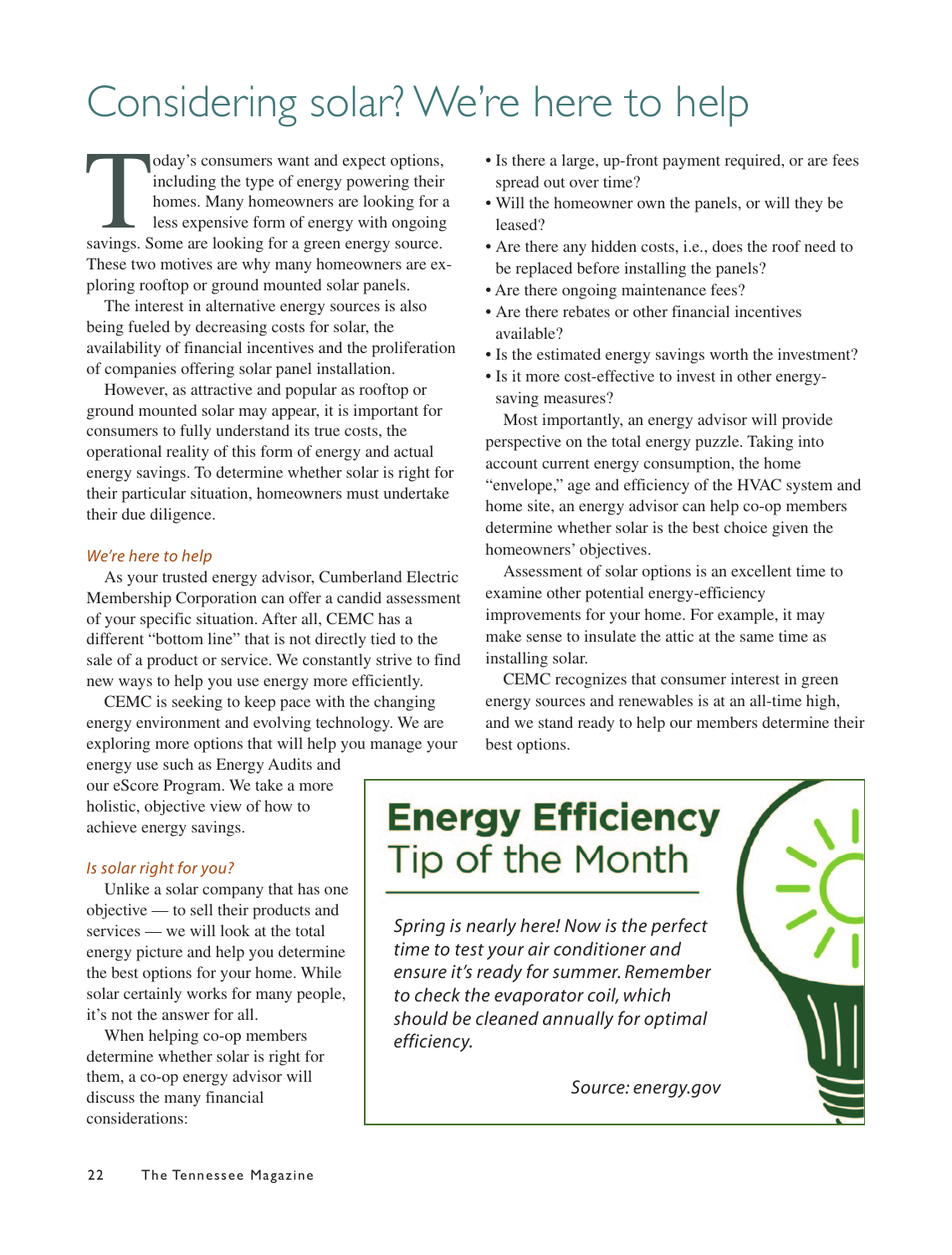## Convenient payment methods

These days, families are busier than ever, making convenience a must when it comes to managing your electric account. By offering a number of convenient ways to pay your bill, Cumberland Electric Membership Electric Corporation is making it easier than ever to do just that.

- **Bank draft payment**: Payments are automatically drafted from your checking/savings account each month on your due date.
- **Auto Pay:** Payments are automatically drafted from a credit or debit card each month on your due date.
- **Mail:** Mail your payment in the return envelope included with your monthly statement.
- **Credit/debit card by phone:** Pay your bill by phone using your credit card or debit card. There is no fee for this service.
- **SmartHub:** Pay your bill through the app or online with a credit/debit card for no additional fee.
- **District offices:** You can make payments at our district offices, which are open 7:30 a.m. to 4:30 p.m. Monday through Friday.
- **Kiosk stations**: For your convenience, each district office is equipped with a payment kiosk station that is available 24/7. Kiosks accept cash and credit/debit cards.

## Download CEMC's SmartHub Mobile App

### For 24/7 access to your electric co-op

### At home or on the go:

- Report an outage
- Check your balance
- View an image of your bill
- Make a payment
- View bill history
- View daily use
- Sign up for Auto Pay
- Go Paperless

The SmartHub app is available free in the iTunes App Store or Google Play Store. Download the SmartHub app, and then search for Cumberland Electric Membership Corporation. Members can also sign up online at www.cemc.org.

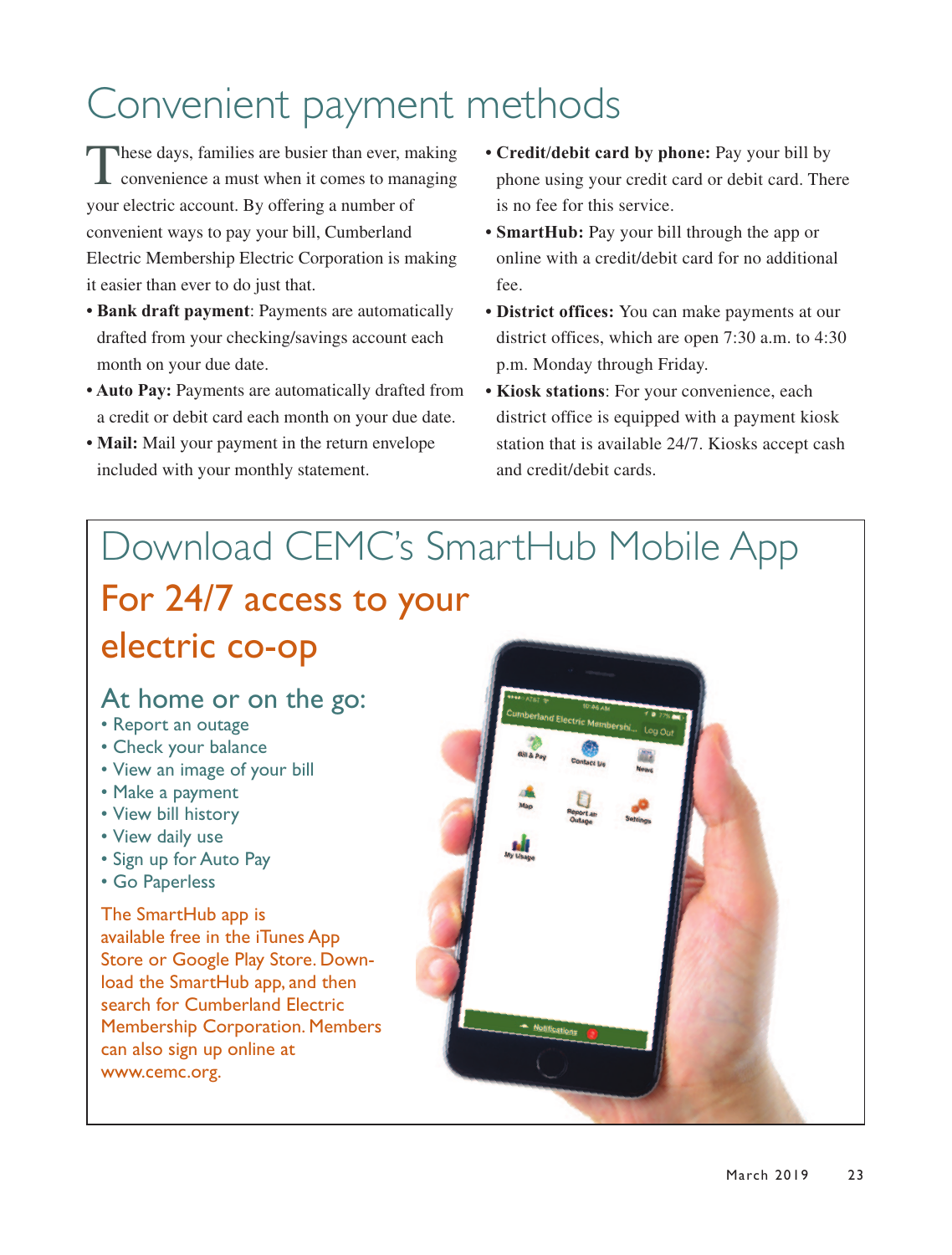## Save money on water-heating

ext to heating and cooling your home, heating your water uses more energy than any-<br>thing else in the house. Your family<br>probably spends in the neighborhood of 18<br>percent of your utility dollars on water-heating, according your water uses more energy than anything else in the house. Your family probably spends in the neighborhood of 18 ing to U.S. Department of Energy estimates.

Here are eight ways to lower your water-heating bill: **Replace old showerheads and faucets in every bathroom.** Older models push out way more water than you need to take a comfortable shower or wash up at the sink. Replace them with low-flow faucets and aerating showerheads. The less water you use, the less you have to pay to heat it.

**Repair leaky faucets.** It might not seem like those few drips of water add up much, but they can: The U.S. Geological Survey says that a faucet that drips 20 times per minute will waste a full gallon of water every day. If it's the hot-water faucet that's leaking, you're paying to heat water that you're wasting.

**Turn the thermostat on your water heater to 120 degrees.** The Department of Energy says that's a safe and sanitary temperature, and it will keep you comfortable in the shower.

**Wrap an insulated blanket around your electric water heater.** Take care to leave the thermostat uncovered. And if your tank is gas or oil-fueled, don't cover the top or bottom of the heater or its burner compartment. You might need to ask a plumber for help.

**Wrap the hot and cold water pipes that connect to the water heater** — for about 6 feet out.

**Drain about a quart of water from the tank every three months to remove sediment.** Built-up gunk in the water heater can make it inefficient because it has to work harder to transfer heat to the water.

**If you're in the market for a new water heater, choose a high-efficiency model with the Energy Star label.** High-efficiency water heaters use 10 percent to 50 percent less energy than traditional models.

**Water heaters last up to 15 years, but new models are much more energy-efficient.** It may be worth it to replace yours if you've had it for seven or more years.

## Daylight saving time begins March 10

Don't forget to spring forward on Sunday, March 10! Set your clocks ahead by one hour. This is also the best day to change the batteries in smoke alarms and carbon monoxide detectors — even if the batteries aren't dead.

8